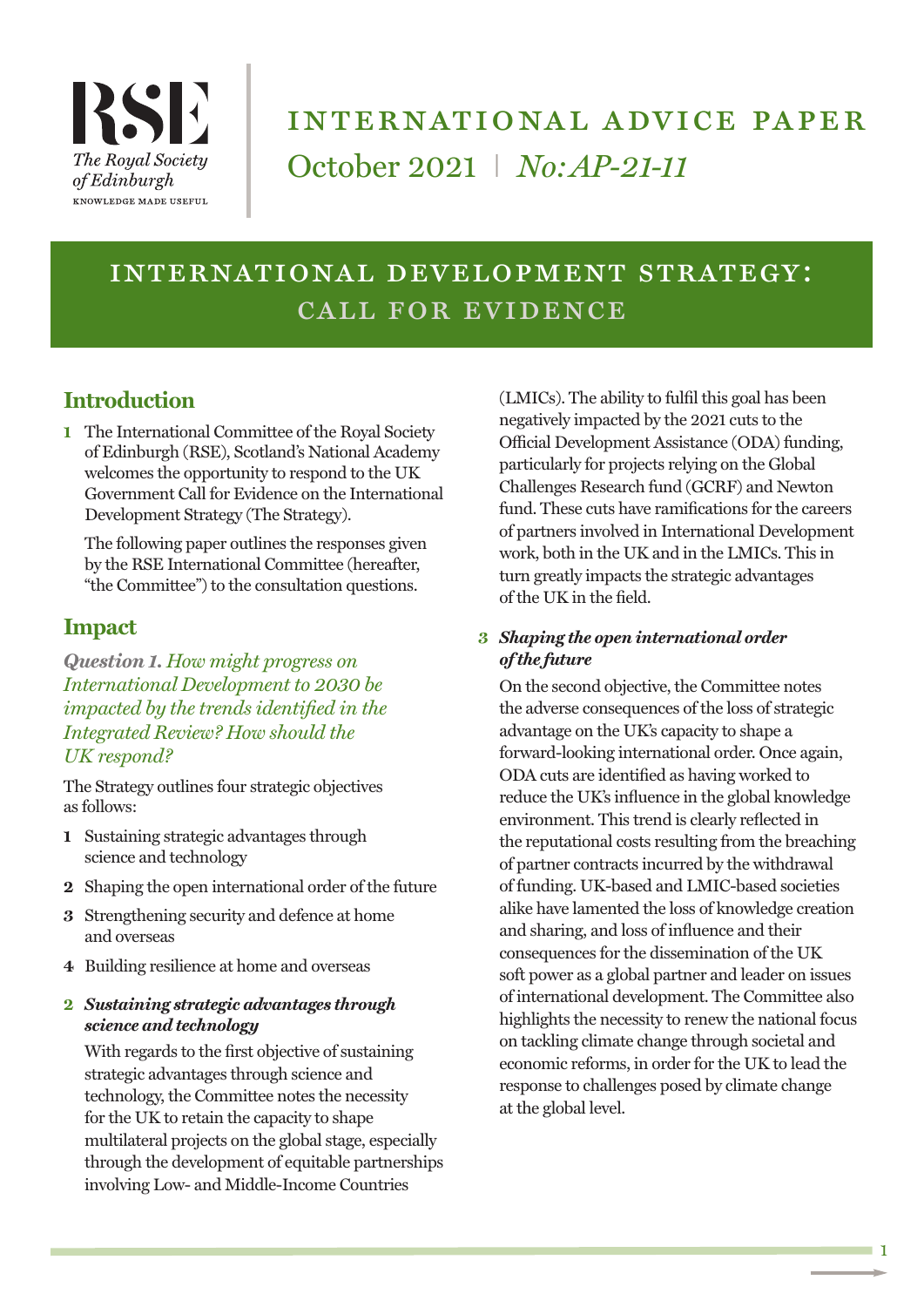#### **4** *Strengthening security and defence at home and overseas*

Looking at the third objective, the Committee emphasises the necessity to resume funding dedicated to peace-building efforts. The precarity of the current situation is evidenced by the emerging concerns surrounding mounting hostility from former LMICs partners who, due to the nature of their work as UK partners, are experiencing threats to their personal security. A recent example of the loss of security for overseas partner can be found in the Home Office policy regarding the immigration status of Afghan partners. This direct consequence stemming from ODA cuts is fuelling the externalisation problems intrinsic to the weakening of security and defence overall.

#### **5** *Building resilience at home and overseas*

Finally, looking at the issues of resilience-building, the Committee highlights the impact of UK withdrawal from global scholarships on the capacity to encourage resilience in the UK and abroad. The Committee further advises that the ability to build resilience is directly dependent on investment in intercultural communications. To ensure these issues are appropriately addressed, the Committee encourages a renewed commitment to multilateral global schemes to encourage the creation and maintenance of networks bringing together governmental, industrial and higher education actors. Such endeavours would allow for a stronger coordination of global responses to emerging crises, thus improving the UK's role in shaping the international order.

#### *Question 2. What would success in 2030 look like in terms of meeting the needs of the poorest and most marginalised and increasing opportunities for countries to become self-sustaining?*

**6** The Committee notes the necessity for trusted functional institutions at all levels of society – including the governmental level – in meeting the needs of the poorest and most marginalised. Self-sustainability for the identified categories is dependent on the ability of trusted institutions to maintain long-term presence at the regional and state level. With these parameters in mind, the Committee posits that success in 2030 would

encompass functional networks of communities able to respond to the challenges highlighted by the Sustainable Development Goals (SDGs), along with offering continuous opportunities for education at all levels of society. One possible avenue to achieve these objectives would be to increase capacity-building to enable local scientists to address local issues. The latter include, but are not limited to, clean water supply, food security and national health. To carry these aims to fruition, the Committee recommends an increase in funding and the provision of regular opportunities for interaction and knowledge exchange, particularly in the context of international fora. The Committee further emphasises the urgency of returning to the pre-2021 level of 0.7% GDP level of ODA funding.

#### *Question 3. How and where can wider UK Government international policies and activities best support long-term international development outcomes?*

- **7** To lend impactful support to long-term international development outcomes, the Committee recommends that the UK Government renew their commitment to the following:
	- The Paris Agreement on Climate Change and Net Zero
	- Biodiversity Targets
	- The UNESCO's Mission for Intercultural Dialogue and Peace-Building
	- Education for conflict transformation
	- The Global Compact for Migration and Global Compact on Refugees

The current Integrated Review policy to divest overseas aid has led to the stalling of progress in the areas of peace education, especially where women and girls are concerned. A functional commitment to peacebuilding further depends on partners' confidence in funding to enable long-term support and monitoring on the ground. On this issue, the Committee draws attention to the Swedish International Development Agency (SIDA) 15-year funding timeline.<sup>1</sup> The Committee further raises the need for the UK Government to focus closely on the connections between international development and climate change, highlighting the potential for greater migration movements resulting from negative environmental impacts.

**1** https://www.government.se/4ab8e7/contentassets/338057ee724641cda2e54840688d3e21/pgu\_skrivelse\_engelska\_slutgiltig\_181011\_nyttomslag-002.pdf

 $\overline{2}$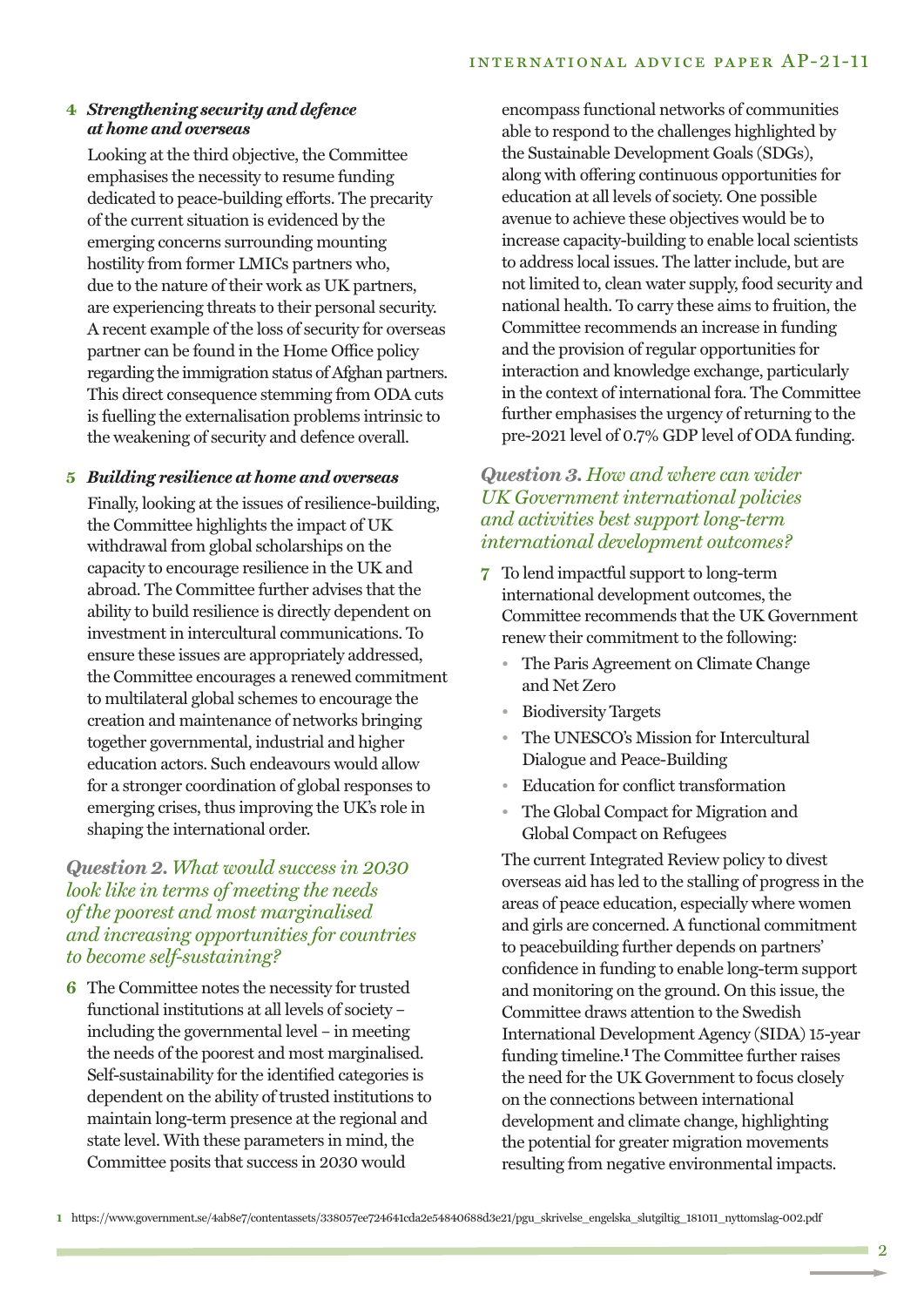*Question 4. How and where can government work on development best support the UK's wider strategic objectives set out in the Integrated Review?*

**8** The Committee recommends a greater inclusion of indigenous authorities in an effort to ensure development work responds to the needs of the populations directly impacted. This could take the form of promoting co-leadership on local projects, along with an increase in both time and financial commitments.

## **UK Leadership**

*Question 5.In what areas of international development does the UK have a comparative advantage, particular interest, or is the best placed to deliver?*

- **9** The Committee highlights the following areas of UK strategic strength:
	- Medicine and health
	- Environmental policies
	- Migration research
	- Equitable partnerships and Humanities research
	- Commonwealth countries
	- Oceans and Biodiversity

## **Partnerships**

#### *Question 6. How should the UK approach evolve to build partnerships with new actors and strengthen existing ones?*

**10** The Committee reiterates the need to foster intercultural dialogue through the support of already established work that has been negatively impacted by ODA cuts. The issue of loss of confidence must also be addressed to encourage partnership-building, both with existing and new actors. This should take the form of reparative work, especially in areas related to conflict and post-conflict situations, along with fostering a greater involvement of women and girls. The UK approach should focus firmly on strengthening capacity in the aforementioned areas, among others. Furthermore, the UK Government should encourage multilateral partnerships based on recent successful endeavours, which would in turn allow for the involvement of new actors as relevant.